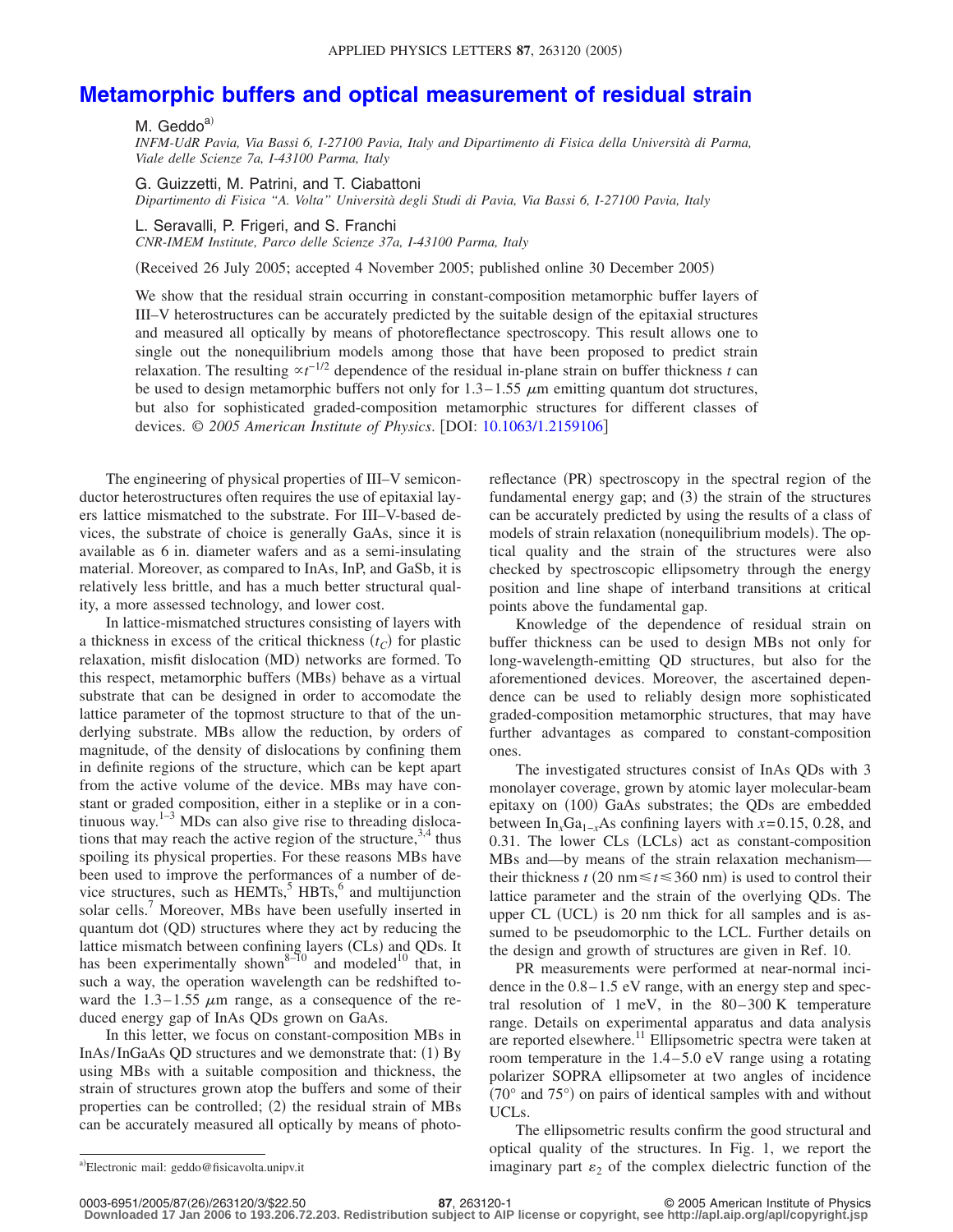

FIG. 1. Imaginary part of the complex dielectric function of  $In<sub>0.15</sub>Ga<sub>0.85</sub>As$ LCL with different thicknesses and of fully-relaxed  $In<sub>0.15</sub>Ga<sub>0.85</sub>As material$ (after data of Ref. 12) in the interband spectral region. Each curve is shifted vertically by 3 for clarity.

 $In<sub>0.15</sub>Ga<sub>0.85</sub>As LCLs in the 2.5–3.5 eV range, as derived$ from the analysis of the ellipsometric functions measured on samples without UCLs. The  $\varepsilon_2$  spectra are obtained from numerical inversion assuming the structural model of the sample and keeping the dielectric functions of GaAs, InAs, and  $In_{0.15}Ga_{0.85}As$  from literature.<sup>12</sup> The behavior of  $\varepsilon_2$  spectra, as a function of the LCL thickness, obeys the predictions of strain effects on the interband dielectric function of ternary alloys.<sup>12,13</sup> The two clear peaks are related to the convolution of the  $E_1$  and  $E_1 + \Delta_1$  interband critical point response. With decreasing the LCL thickness, we note a blueshift of the center of gravity of the  $E_1$  and  $E_1 + \Delta_1$  peaks and an increase of the spin-orbit splitting  $\Delta_1$ . In addition, the  $E_1$  oscillator strength increases with respect to that of  $E_1$  $+\Delta_1$ , as expected, due to the reduced coupling between the electronic states. Both of these are clear fingerprints of an increasing strain along the growth direction.

In Fig. 2 room-temperature PR spectra in the region of the fundamental gap of In<sub>x</sub>Ga<sub>1−*x*</sub>As are reported for two typical samples with *x*=0.15 and different LCL thicknesses *t*  $>t_c \approx 43$  nm). The two PR features  $(E_0^{\text{HH}}$  and  $E_0^{\text{LH}}$  can be related to the interband transitions from the heavy-hole (HH)



FIG. 2. PR spectra of InAs/In<sub>*x*</sub>Ga<sub>1−*x*</sub>As samples with *x*=0.15 and different LCL thicknesses. Evidence is given for the shift of the band gaps  $E_0^{\text{HH}}$  and  $E_0^L$  $H$  and their splitting  $\Delta E$  as induced by the CL residual strain. Arrows mark the transition energies derived from the best fit (solid line) to the experimental line shape (open circles).

and the light-hole (LH) valence bands, split by the residual strain in  $In_{0.15}Ga_{0.85}As$  CLs.<sup>14,15</sup> The analysis of the PR spectra was carried out by using typical line shape models characterizing electromodulated signals in bulk semiconductor systems, and interpreted according to the Aspnes treatment.<sup>16</sup>

Epitaxial In<sub>x</sub>Ga<sub>1−x</sub>As layers grown on (100) GaAs substrate are subject to a (100) biaxial stress, which can be decomposed into a hydrostatic and an uniaxial component. Both components affect the energy gaps and the second one splits the HH and LH valence bands by  $\Delta E = E_{10}^{\text{LH}} - E_0^{\text{HH}}$ . According to the deformation potential theory,  $17,18^{\circ}$  the resulting energy gap and splitting may be expressed in terms of the in-plane strain  $\varepsilon = (a_0 - a_x)/a_x$  by:

$$
E_0^{\text{HH}} = E_0 + \delta E_H - \delta E_S / 2, \quad \Delta E = \delta E_S - (\delta E_S)^2 / 2\Delta_0, \quad (1)
$$

where  $\delta E_H = 2a\varepsilon (C_{11} - C_{12})/C_{11}$  and  $\delta E_S = 2b\varepsilon (C_{11}$  $+2C_{12}/C_{11}$ ;  $E_0$  is the unstrained energy gap,  $a_0$  and  $a_x$  are the GaAs and the free-standing In<sub>x</sub>Ga<sub>1−*x*</sub>As lattice parameters, while *a* and *b* are the hydrostatic and the shear deformation potentials,  $C_{ii}$  is the elastic stiffness constant, and  $\Delta_0$ is the spin-orbit splitting energy. The values of *a* and *b*,  $C_{ii}$ , and  $\Delta_0$  of the InGaAs alloys were obtained by linear interpolation between the end-binary materials GaAs and InAs.14,20

In epilayers with thicknesses exceeding  $t_C$ , partial strain relaxation occurs by means of plastic deformation<sup>2,19</sup> and the in-plane lattice parameter  $a_x^{\parallel}$  of the partially relaxed In<sub>x</sub>Ga<sub>1-*x*</sub> As layer is related to the residual strain  $\varepsilon_{\text{res}}$  by  $\varepsilon_{\text{res}} = (a_x^{\dagger})$  $-a_x$ / $a_x$ , with  $a_0 < a_x$ <sup> $\le a_x$ </sup>.

We determined the strain all optically from the measured valence bands splitting  $\Delta E$  by using Eqs. (1). As an example, for the  $x=0.15$  samples, the  $\Delta E$  value varies monotonically from 64 to 24 meV with increasing *t* from 20 to 360 nm. It is worth noting that, according to Eq.  $(1)$ , the value of residual strain of CLs could be deduced by the shift of the energy gap  $\Delta E_0 = E_0^{\text{HH}} - E_0$ , which is linearly related to the strain. However, this approach has drawbacks: (a) It requires the knowledge of  $E_0$  as a function of *x*, with an accuracy of a few meV, which is generally not available,  $14,15$  and (b) it is directly affected by the uncertainty in the composition *x* of the epitaxial layers via the  $E_0$  value. For these reasons, we propose using the information derived from the valence-band splitting  $\Delta E$ , which does not depend on the absolute energy values and is less affected by the composition.

In Fig. 3, we show the  $\varepsilon_{res}$  values in structures with LCL thicknesses ranging from 20 to 360 nm and different compositions *x*. The PR measurements were also performed on some samples without UCL and dots. From the comparison of these spectra to the corresponding ones with UCL, only negligible variations have been observed in the parameter values of  $E_0^{\text{HH}}$  and  $E_0^{\text{LH}}$  transitions, confirming that UCLs are pseudomorphic to LCLs. The uncertainty of the PR estimate of the residual strain runs from  $2 \times 10^{-4}$  to  $3 \times 10^{-4}$  in the  $x=0.15-0.31$  range and is due both to composition fluctuations and to PR transition energies accuracy  $(\pm 1 \text{ meV})$  to the same extent.

In the case of InGaAs epitaxial layers grown on GaAs substrates, two phenomenological relationships were put forward to describe the partial relaxation of compressively strained layers with uniform composition and thickness larger than  $t_C$ . They are  $\varepsilon_{res} \propto t^{-n}$ , with  $n = 1/2$  (Ref. 20) or  $n=1$  (Ref. 2). Figure 3 unarguably shows that the experimen-

**Downloaded 17 Jan 2006 to 193.206.72.203. Redistribution subject to AIP license or copyright, see http://apl.aip.org/apl/copyright.jsp**